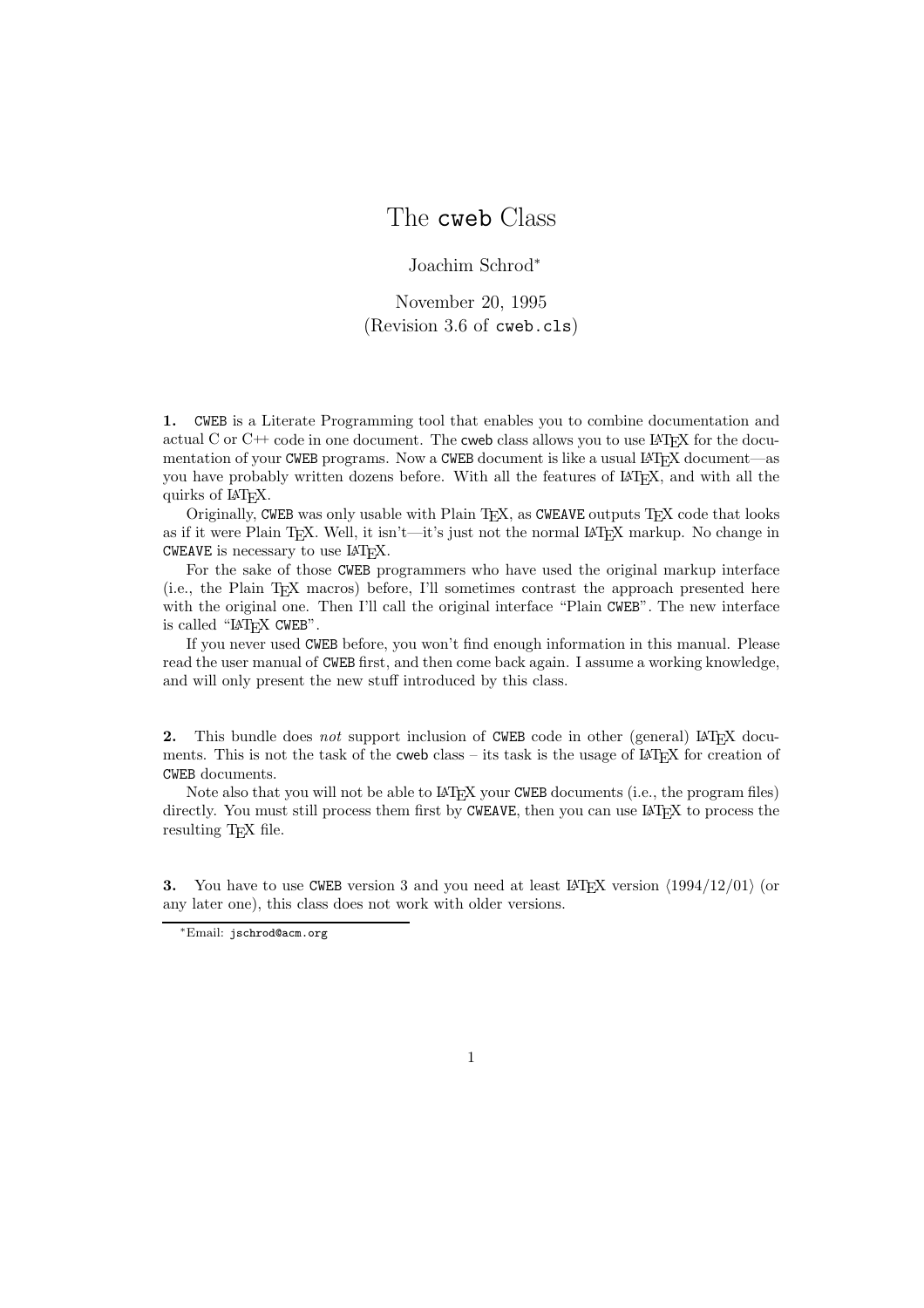**4.** A CWEB document has two concurrent structures, a *document structure* and a *program structure*.

The basic building block of the document structure, the bricks that build up our document, are called *chunks*. We use chunks to present one point of our work to our reader, the presentation has both informal (explanation) and formal parts (code). This is the essence of Literate Programming, that we tell each point twice, once on an abstract and once on a technical level.

A chunk consists of three parts: (1) the *documentation part*, (2) the *definition part*, and (3) the *program part*. Each of these parts can be empty. The documentation part is mostly text with LaTEX tags. In this text material from *restricted program mode* can appear. The definition part consists of a series of either *macro* or *format definitions*. The program part is one piece of a refinement, identified by a name (see below).

A chunk starts with ' $\mathbb{Q}_1$ ', and gets assigned a unique identification, a number; we'll use that number to refer to that chunk. In particular, the number is of interest when we want to refer to the code part of the chunk, otherwise it's often regarded as superfluous.

**5.** And we have higher-level structure elements as well. They combine a sequence of chunks and a sequence of structure elements on a lower level, both sequences may be empty. As usual in LaTEX, we call these elements *section divisions* or short *sections*. We do not give them names like 'part,' 'chapter,' 'subsection,' etc., to denote their level; most often we'll use level-numbers (sometimes called *rank*) instead.

A section division starts with '@\*' and is followed by a character, the rank indicator. The highest rank is ' $\&*$ ', you can think of it as an equivalence to  $\&TFX$ 's \part. (Often we don't use that rank in smaller programs, as we don't use \part in smaller articles.) A section on the next rank is started with  $\mathbf{e}_{\mathbf{t}}$  (synonym to  $\mathbf{e}(\mathbf{e})$ ), roughly equivalent to chapters. Then we'll use numbers to mark the next ranks, from  $*1$  to  $*9$  (sections to sub<sup>9</sup>sections). That's outrageous—I'll hope you'll never use 11 hierarchy levels in your documents, they would be unreadable.

A section has a title, that title comes after the section start tag and ends with a full stop. If you need periods in your title, enclose them in braces. (That behavior can be changed if there's enough interest. I can also make it possible to use braces to delimit the section title, as in \section, etc. Send mail with your opinion.)

As a matter of convenience, a section implicitly starts a chunk; i.e., one does not need to use  $\mathcal{C}_{\mathsf{L}}$  after the section title. Of course, it doesn't hurt to use it either.

The explanation might have been a bit too abstract, so let me make one thing plain clear: You should *never ever* use **\part, \chapter, \section**, or any other LAT<sub>E</sub>X sectioning command in your CWEB documents. Use the sectioning commands of CWEB, i.e., '@\**rank*'.

**6.** The description above does not mean that the output is fixed to the style you'll know from the book or report document classes. Quite in contrary, the default layout is oriented along the article class.

There is a very easy possibility to change that default layout: With the option baseclass (see chunk 16.) you can specify the document class cweb inherits from. If that document class has chapters (like report or book), you'll get the layout as you're used from these classes.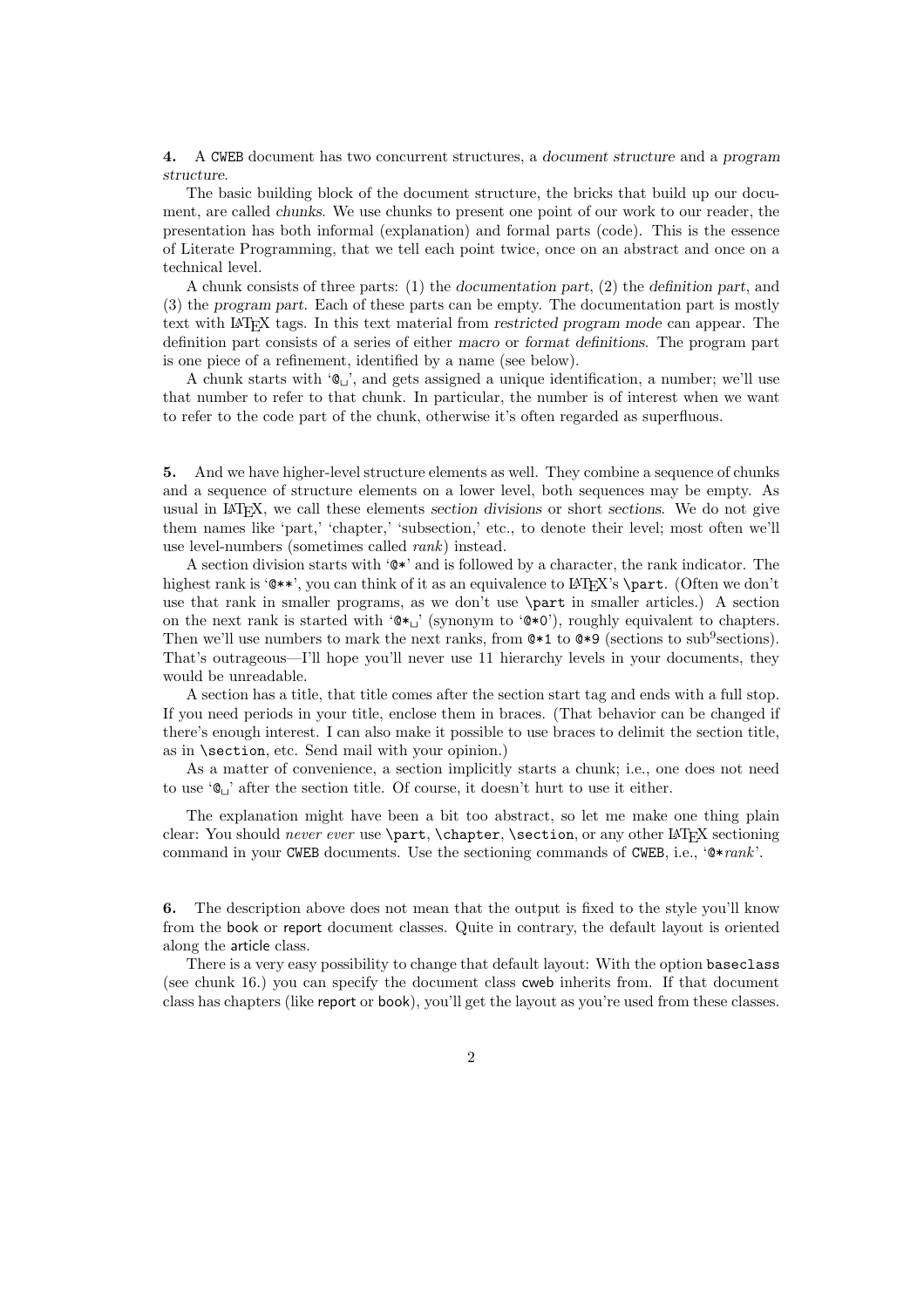**7.** In Plain CWEB, the term *section* was used for 'chunk.' We abstain from that usage, as sections are used in LAT<sub>EX</sub> (and in almost all other documentation systems, for that matter) to designate higher-level structure elements. We prefer to follow the traditional usage of terms here, even if that means that we'll have to confront Plain CWEB users with a slight shift in semantics.

And you'll find the term *starred section* in Plain CWEB and might think these are our sections. Well, almost. There's a subtle, but important difference between these starred sections and our terminology: A starred section is just a chunk with a special attribute (a title). That title will appear in a table of contents, but that does not mean that the starred section is an element to denote a structural *hierarchy*.

You won't find a section number like '1.5.2' in Plain CWEB, do you? — In LAT<sub>E</sub>X CWEB, you've got the choice. You have the new support of the hierarchical structure, or you may stay with Plain CWEB's (flat) structure.

**8.** We still have one open point in our explanation of the document's structure. As mentioned at the start, we've got two concurrent structures, let's have a look at the program structure finally.

A CWEB program consists of a tree of *refinements*. A refinement is a sequence of program parts with the same name, ordered in appearance in the document. The root of the tree is the refinement with the special name @c.

The complete program text is defined by the depth-first traversal (DFS, i.e. infix-order) of the tree, the tool CTANGLE extracts the program text from a CWEB document.

# **9. Markup for your document structure.**

Like every LAT<sub>EX</sub> document, a CWEB document starts with a document class specification; then comes the preamble, terminated by the document start. This way we brought some structure in the CWEB limbo, but this shouldn't be a problem for you. You must tag the end of the document, as you do in other LATEX files. But here you must take a bit more care:

*Assert that the* \end{document} *is in the documentation part of a chunk, neither in the definition nor in the program part.*

If it would be in the program part, CWEAVE would readily process it and LATEX would never see this tag. Nevertheless, if you make this mistake, you will detect it early: CTANGLE will copy this tag to the C file as well, and your program will be erroneous . . .

And there's another difference you'll have to take care of: Usually you can put arbitrary text after the end of your document, LATEX will not see it. Please note that both CTANGLE and CWEAVE will still see it—don't put a program part or even complete chunks there. For technical reasons, there must not be any \fi token after the document end, too.

**10.** The resulting structure of your CWEB document is exemplified in figure 1. Note that \end{document} is placed in a new, empty, chunk. This isn't necessary, you could write more documentation there—but it's considered good style to use a sole chunk for document finish.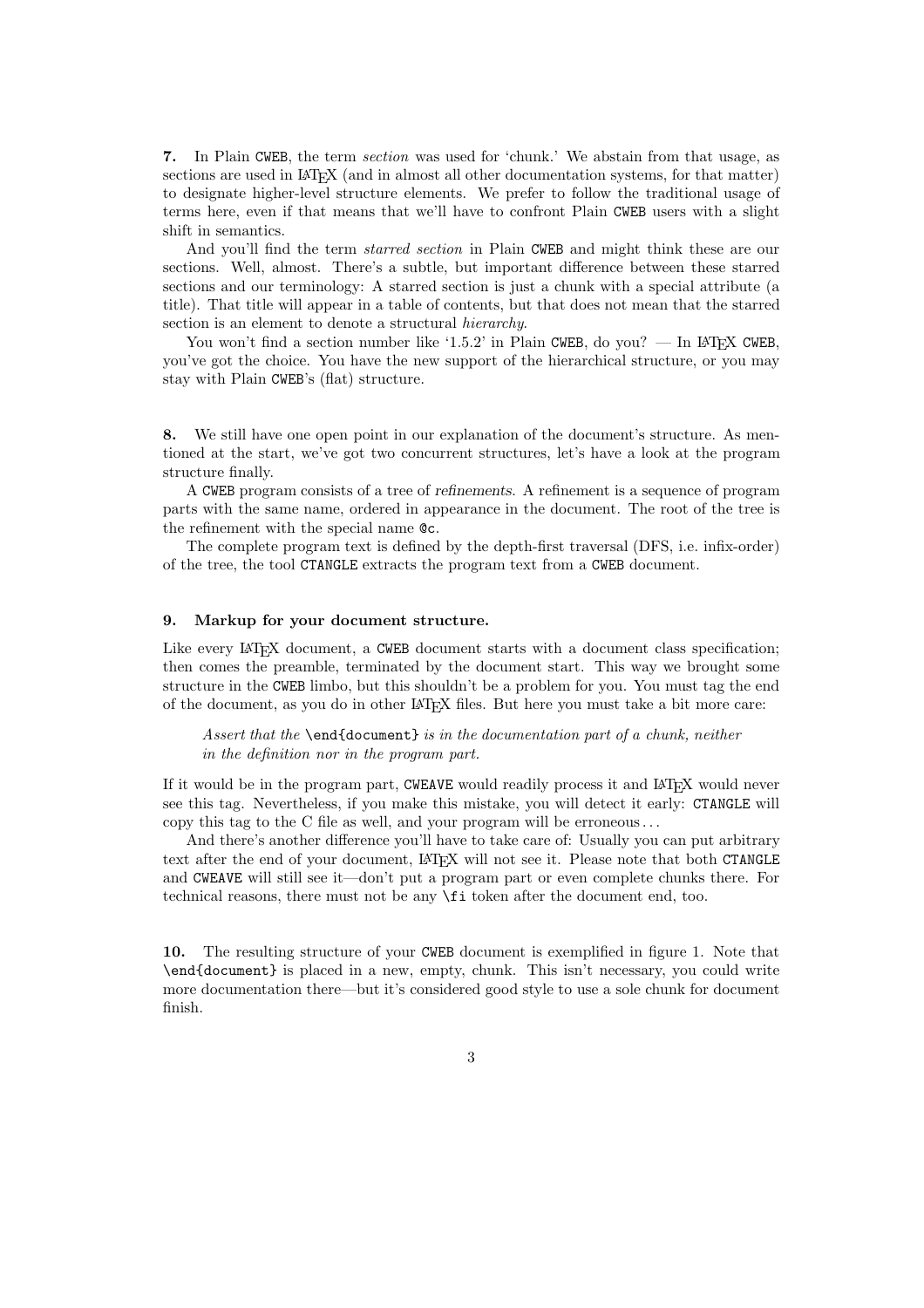```
\documentclass{cweb}
\begin{document}
\title{My Program, Doomed for the ACM Software Systems Award}
\author{Joe L. User}
\maketitle
\tableofcontents % if you want
@* A PSPACE solution for the Traveling Salesman.
< insert your program here >
@
\end{document}
```
Figure 1: Exemplified CWEB document structure

**11.** If you don't call CWEAVE with the -x option, an identifier index and a list of all refinements is created at the end of the document. You can specify an introductionary text for the index with the tag \cwebIndexIntro, the introduction is the argument of this tag.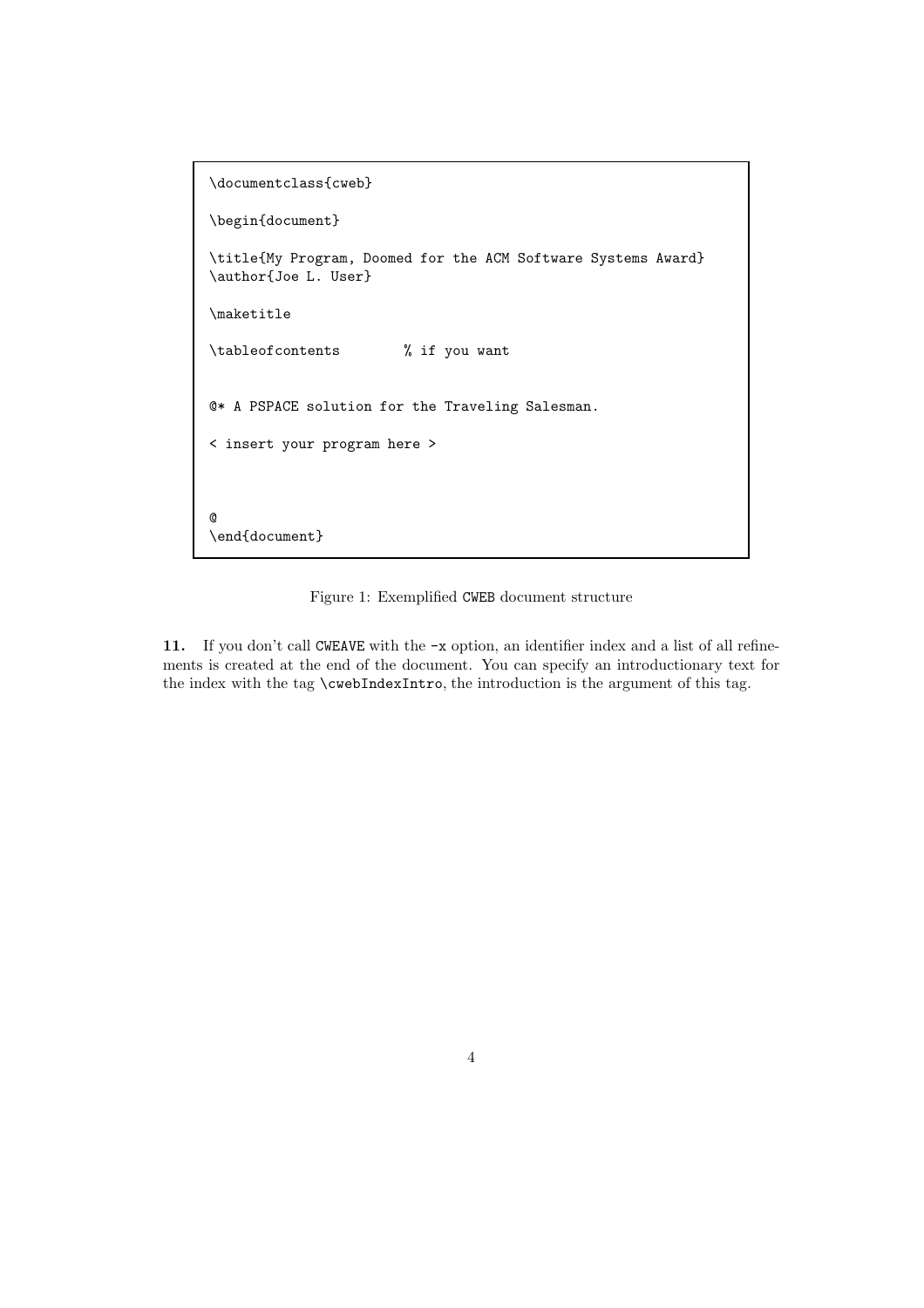# **12. Configuration.**

You may configure the cweb class in several ways, with class options, redefinitions in the preamble, supplying additional packages, and by subclassing it.

At start of the processing, the file cweb.cfg is read if it exists. That file may contain configuration code that shall apply to all your CWEB documents. You can set the paper size there, etc. Please don't set the default structure there (see chunk 14.), others would get different results when they process your document.

**13.** Options are specified with the new "keyword=value"-scheme, first introduced with the graphicx package. I.e., the options have a set of possible values, you may choose one. For instance, the option structure has the possible values flat and hierarchic. You tell that you want a flat document structure by

## \documentclass[structure=flat]{cweb}

As usual, options are separated by commas. From the set of possible option values, two ones are special: The *predefined value* and the *default value*. The predefined value is the one that's used when you don't specify the option at all. The default value is used of you don't specify the value in the option; e.g.,

## \documentclass[suppress]{cweb}

selects the default value of the option suppress. (Not that there is one currently. :-)

There is always a predefined value, a default value may not be there. If a default value exists, it is always different from the predefined one. The default value gives you an easy specification of an option value that is expected to be common. If that value would be the predefined one, you won't need to specify the option in the first hand.

The following options are available and explained below:

structure Select the structure model used by the cweb class.

suppress Suppress output of different document parts.

baseclass Select the base document class.

language Select a language for inserted texts.

14. We have two possibilities to output chunks and sections, either as a flat or as a hierarchic structure. This configuration is selected by the option structure, either through the value flat or hierarchic.

flat The flat structure is the "classic" approach, the way Plain CWEB renders its chunks. Then each chunk starts with its number. The chunk numbers are output in boldface, followed by a dot and a quad.

Sections show chunk numbers as well (remember, they implicitly start a chunk). "Important" sections are added to the table of contents.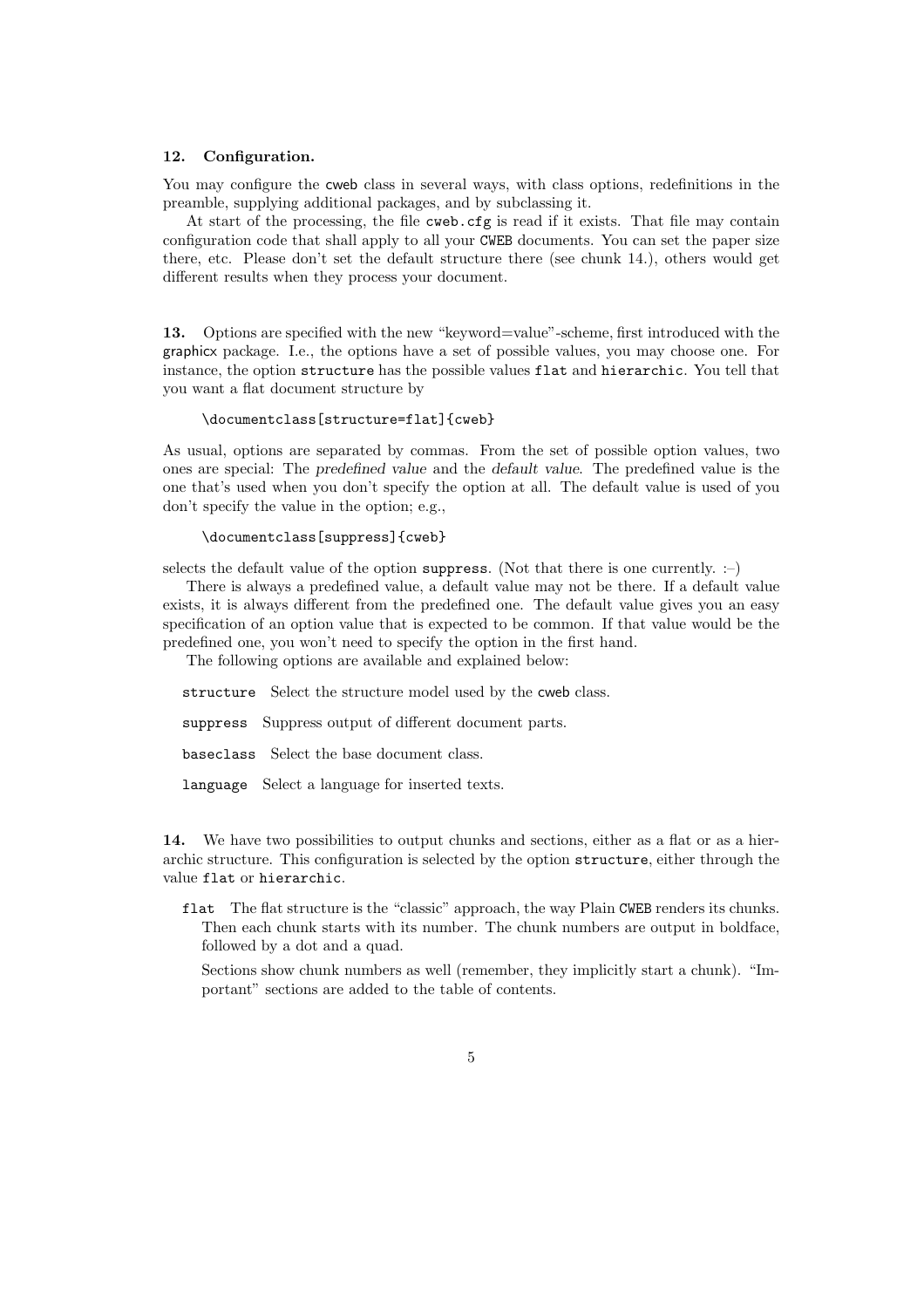hierarchic The hierarchic structure is the "modernistic" (aka LAT<sub>EX</sub>) approach, then we mark the start of a chunk by a start sign. (By default, that's a paragraph sign, '¶'). Chunk numbers are rendered in the margin of the program part. If there's no program part, no chunk number will be rendered—after all, they are only used for identification of program parts.

Section numbers are hierarchic, like in other LAT<sub>E</sub>X document classes.

The predefined value of structure is hierarchic. There doesn't exist a default value.

**15.** The option suppress allows to select suppression of different document parts. You have different parts you can suppress. The value of the suppress option is a commaseparated list of identifiers, enclosed in braces. If you have only one thing you want to suppress, you don't need to surround that identifier by braces. Possible identifiers are:

- changehints suppress output of hints that a changefile was used: The change flag (by default a star at the start of a chunk) and the list of changed chunks at the end of the document.
- unchanged suppress output of chunks that are not changed by a changefile. This value implies changehints—by definition all printed chunks are changed, it doesn't make any sense to hint to that fact in addition.

index suppress the identifier index.

reflist suppress the refinement list.

format suppress output of '@f' directives.

The predefined value is the empty list, i.e., nothing is suppressed. There is no default value since I don't know which parts are suppressed most often. Send email with your demands, I'll add a default if I see that there is one major application of this option.

**16.** The option baseclass allows to select the base document class used by the cweb class. In particular, if the base class has \chapter defined the layout of major section divisions (' $\mathbb{Q}$ \*\*' and ' $\mathbb{Q}$ \*<sub>L</sub>') will be changed to be in a chapter layout.

The predefined value is article, the default value is report.

**17.** The option language allows to adapt inserted texts to different languages. E.g., with the option 'language=german' German texts are inserted for cross references, headings, etc. That option will neither switch on language-specific hyphenation, nor will it trigger any other processing – that's the task of Babel or any other  $IATFX$  language style.

There is neither a predefined nor a default value. (Without the language option, inserted texts are in English.)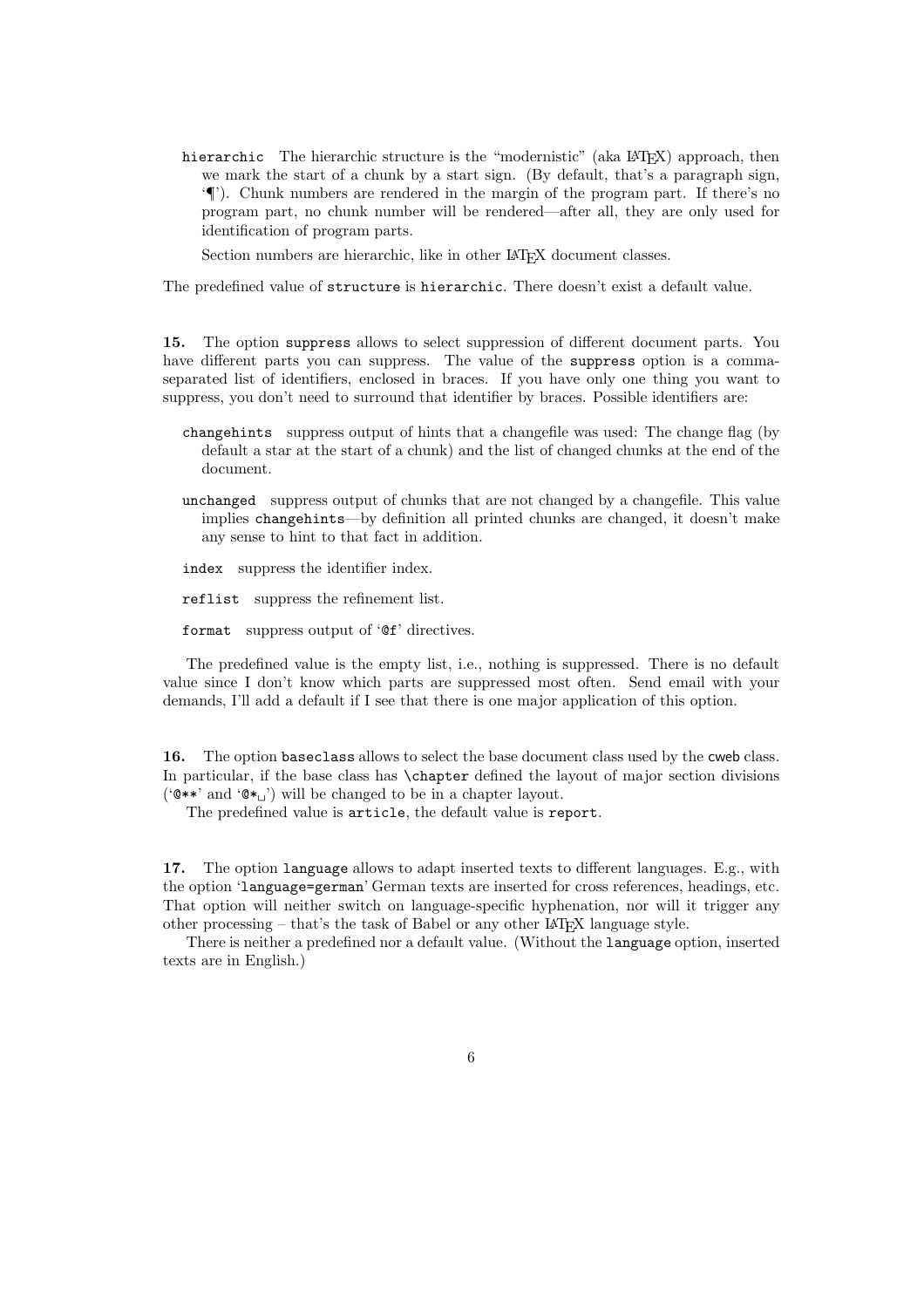That option actually triggers the usage of a package cwbl-*language*. To see if a language is supported, you have to look for respective files in the LAT<sub>E</sub>X CWEB macro directory.<sup>1</sup> Of course, the easiest way to check the availability is to try it out – you'll get a comprehensible error message if there is no respective CWEB language package. In November 1995, german, french, and italian were supported, more might have been added later.

For compatibility with Babel, some other options (e.g., german or french) are also supported as nicknames for language=*option*. If you use packages that make also use of these options (e.g., babel or varioref), you'll probably prefer them over language since they are picked up by those packages as well.

<sup>&</sup>lt;sup>1</sup>That's texmf/tex/latex/cweb, on a TDS compliant installation. Please beware that pseudo operating systems like DOS cripple file names and shorten them to eight characters; if you see a file cwbl-ger.sty you'll know that the option value german is supported.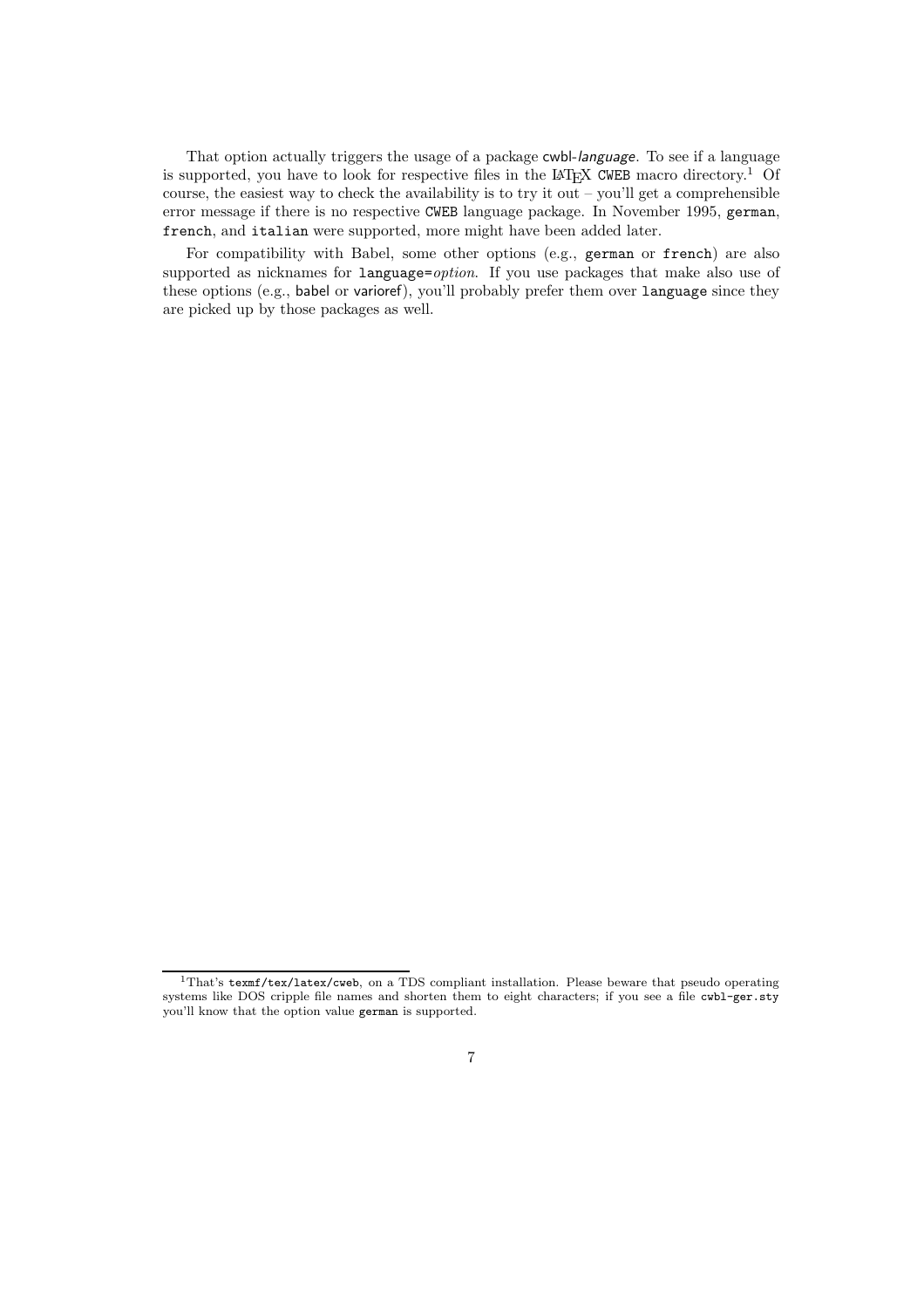# **18. Restrictions.**

The following restrictions will not be withdrawn as far as I can see—except if somebody will send me a patch with changes. I tried to sort the restrictions in order of severity.

#### **19.** *(Restrictions due to the design of CWEAVE.)*

Please be aware that the vertical bar  $(')'$  is used by CWEB to delimit small C code pieces in the documentation parts, and is therefore processed (and mangled) by CWEAVE. *You cannot use it for* TEX *any more.*

In particular, you cannot specify rules for the tabular or the array environment. Since you most certainly want to do so: You have two choices left:

- 1. Make sure you have the array package (by Frank Mittelbach and David Carlisle, from the Tools bundle) installed. Then you may use the package cwebarray, it defines 'I' (that's an uppercase 'i') as a specifier for rules. I.e., instead of \begin{tabular}{l|l} you have to write \begin{tabular}{lIl}. Not the most elegant solution, but it works . . .
- 2. Use '^^7c' instead of '|'. I.e., instead of \begin{tabular}{l|l} you may write \begin{tabular}{l^^7cl}.

These two choices are compatible, you may use both in one document. Needless to say, I consider the first alternative the better one.

**20.** Neither a refinement name nor an index entry made by  $\mathbb{C}^{\dagger}$  may consist of a *single* dotaccented term. I.e., you must not write '@<\.0@>', '@^\.o@>', or even '@^\.{foolish}@>'. Of course you may write  $\circledcirc$  \.o, accent  $\circledcirc$  or  $\circledcirc$  Handle accent \.o  $\circledcirc$  >'.

## 21. *(Restriction due to the implementation of* LAT<sub>E</sub>X.)

One cannot use restricted C mode in moving arguments. Most notably, this is disturbing in the section titles and in \caption tags. Sorry, folks.

(Basically, that's because the definition of **\addcontentsline**, etc., in the LAT<sub>E</sub>X kernel is brain damaged; it wants to expand its argument. And I don't want to maintain redefinitions of such basic macros.)

#### **22.** *(Restrictions due to* TEX*.)*

 $C^{++}$  comments (i.e., from // to the end of the line) are typeset as C comments. This is especially bad if they are used for a whole block of comment lines, as it is quite common. Please put such comment blocks in the documentation part. (An \everyline implementation would be needed to lift that restriction, and that's impossible in general.)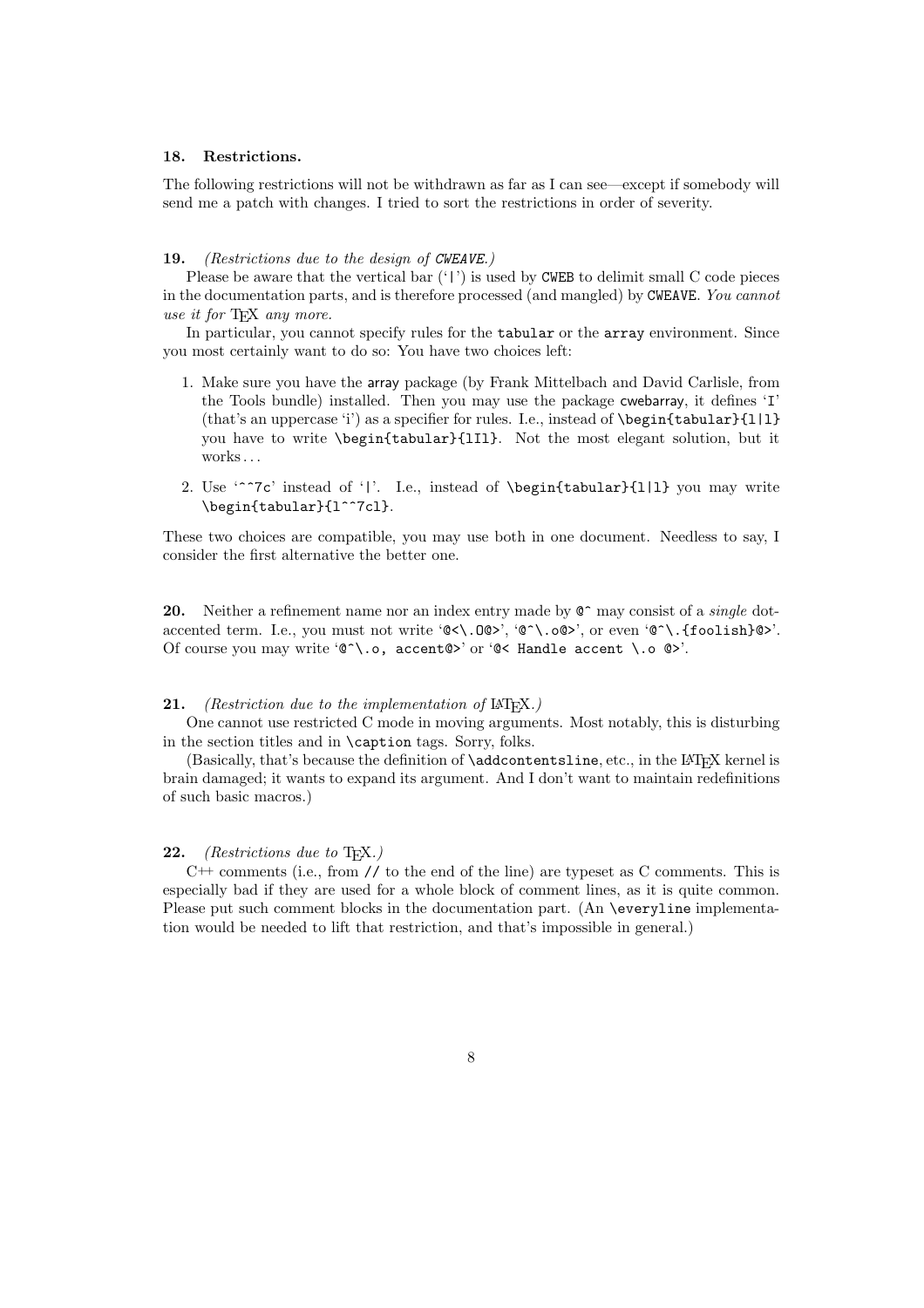# **23. Details.**

The following tags are reserved and must neither be used nor redefined:  $\Lambda T L$ ,  $\B$ ,  $\M$ ,  $\M$ , \PB, and \Y.

\9 is already explained in the CWEB user manual: It's a special control sequence used for the index entries tagged with '@:'. Its default definition is setup in such a way that you can cheat CWEAVE concerning the sort order of this entry: If you enter '@:sort}{print@>' you will get an index entry "print" next to the place where the index entry "sort" would be. But you're allowed to change this default definition.<sup>2</sup>

The names of all other control sequences defined by this class—besides the common <sup>L</sup>aTEX control sequences—start with cweb, Cweb, or cwbb. Please don't define new control sequences starting with this prefix. (The control sequences starting with Cweb may be redefined in a package to change the appearance of the CWEB document or the behavior in a controlled manner, check the description of the internal interface for this possibility.)

**24.** Plain CWEB users should note that the macros from cwebmac.tex are not available any more. E.g., you cannot use \. to typeset typewriter material; use either \texttt or \verb, as it fits the situation. On the other hand, now you're able to use  $\setminus$ . for the dot accent, you can define  $\3$  for the 'sharp s',  $\C{++}$  for the  $C++$  logo,<sup>3</sup> etc.

Another detail for ex-plainies: The table of contents is produced by the \tableofcontents tag (during the second LaTEX run), not automatically. But this is the standard LAT<sub>E</sub>X behavior.

<sup>2</sup>Remember: A package is a very good place to place such redefinitions; your document should be concerned with contents, not with appearance.

<sup>3</sup>I will not define any such logos in this class. A package like logos with lots of name definitions is the appropriate place for this.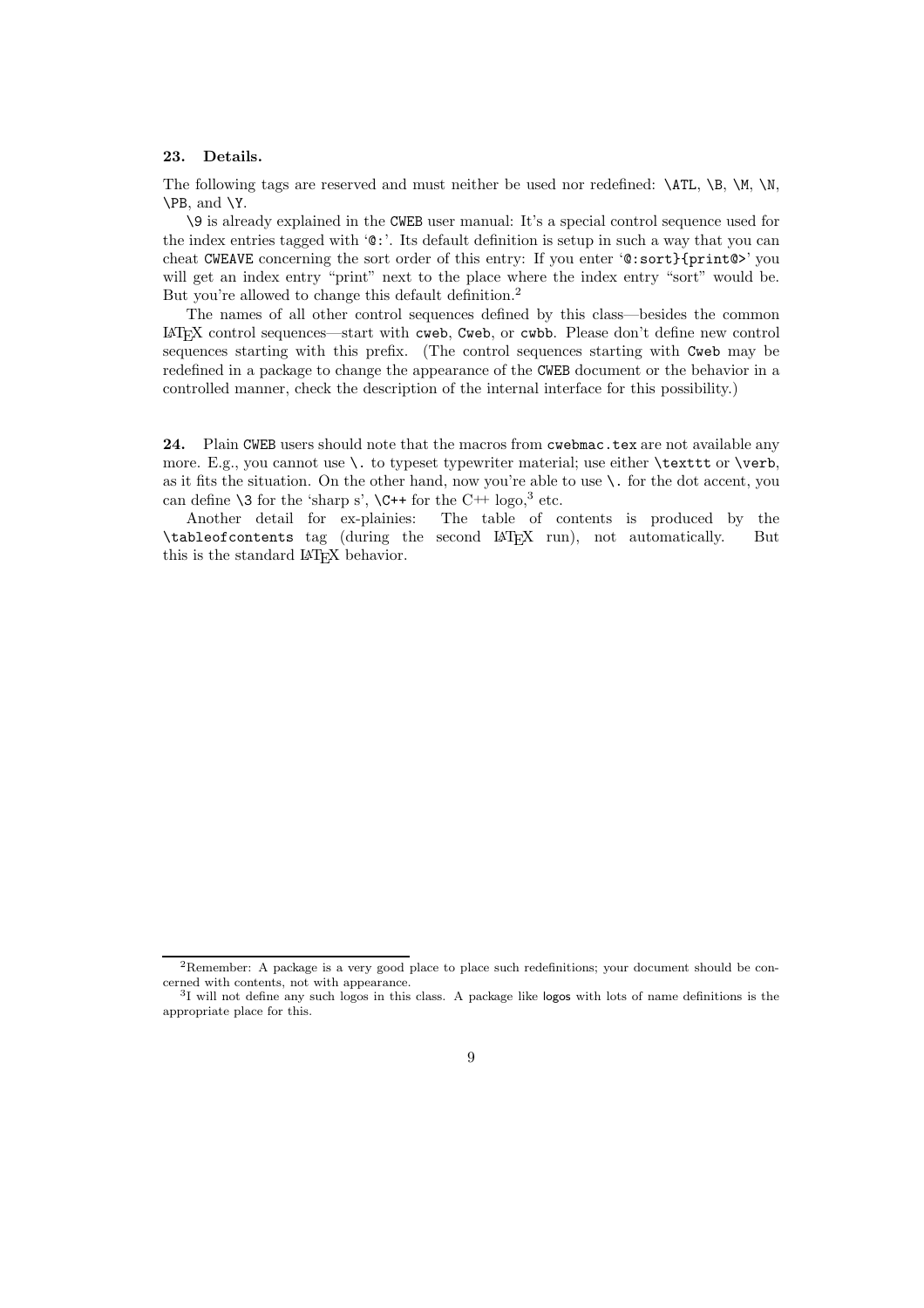# **25. Known Problems.**

There is a bunch of known bugs, problems, and ommisions.

*Bugs:*

• The presentation of @l redefinitions is not proper. But it wasn't in Plain CWEB, either.

*Problems:*

• You can't use \index and \makeindex as-is to create an index. Add your entries instead to CWEAVE's index using '@^', '@.', or '@:'. That problem is caused by a clash in the usage of the filename extension  $idx$  by CWEAVE and LAT<sub>E</sub>X. The index package by David Jones will help you to define additional index categories (that use an other extension) if you don't want to mix identifiers and your other index entries.

*Ommisions* ("wouldn't it be nice, if"s):

- The current chunk number and most section titles (below rank 1 or 2, depending on the base class) are not available as a mark for inclusion in a running head.
- Better integration of rcs package. That package is used to support including information from the revision management system RCS into the document. E.g., the revision log at the end of that document was produced by that package.

**26.** I would like to thank those who helped me to improve this bundle.

MICHAEL MÜLLER and ZDENĚK WAGNER did thorough checks that helped me to improve the alpha test version.

CHRISTIAN KUMPF triggered the addition of language support and pointed out where configuration could be made easier by supplying more macros in the protected interface. ANDREAS SCHERER provided packages for French and Italian CWEB documents.

LAURENT DESNOGUES, FELIX GÄRTNER, and JOHN S. ROBINSON provided error and problem reports. Bronne Louis pointed out the embarrassing error that section numbers were not reset when a higher-level section began.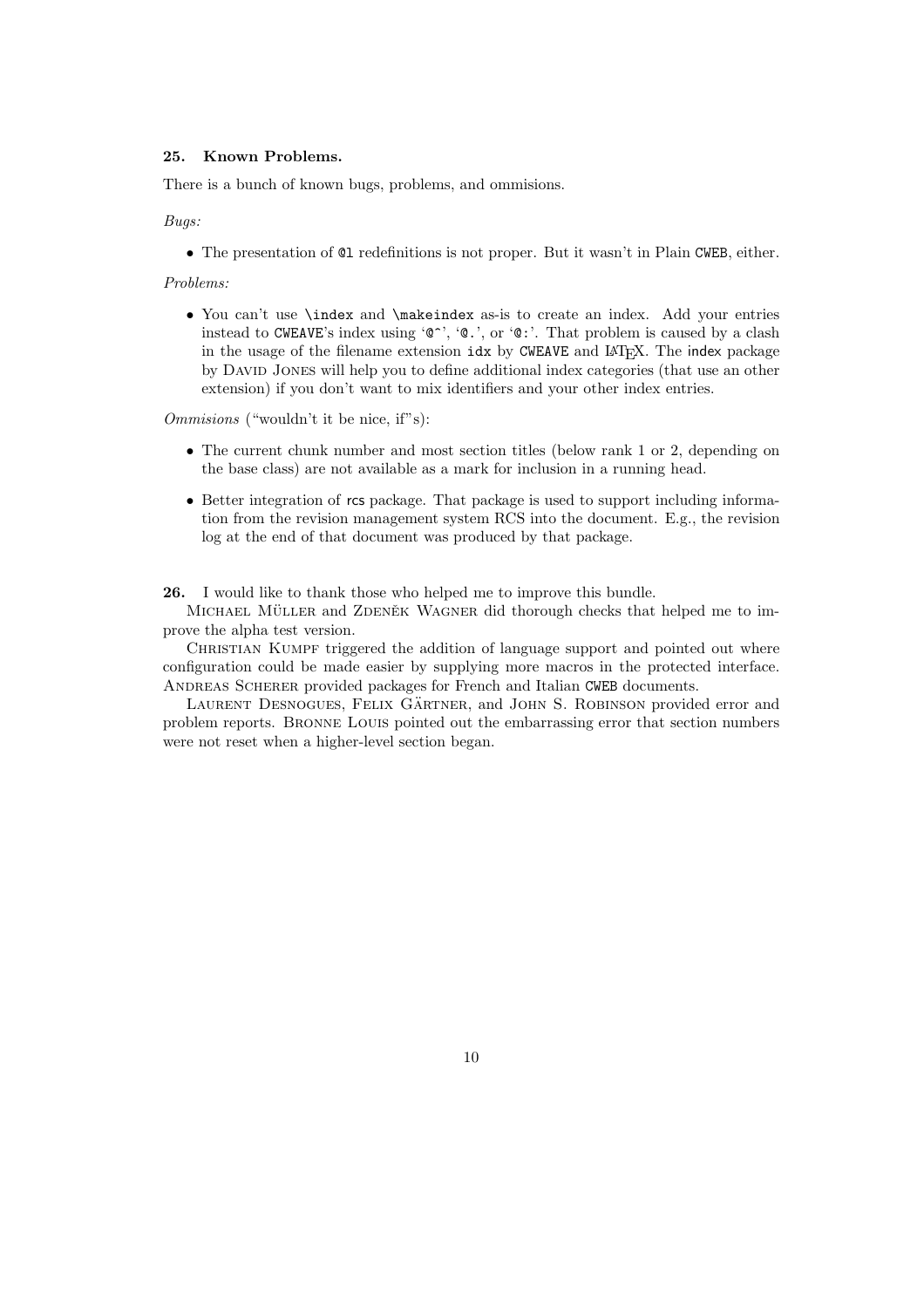### **Revision Log for** cweb-user.tex

**Revision 2.10** (created at November 20, 1995 by Joachim Schrod) Add language support. Triggered by Christian Kumpf <smurf@igd.fhg.de> and Andreas Scherer <scherer@physik.rwthaachen.de>. Use my 'official' (ACM) email address. **Revision 2.9** (created at November 20, 1995 by Joachim Schrod) Explicate that one must not use \section etc., that one cannot LATEX the CWEB program directly but must run CWEAVE first, and that the cweb class does not provide inclusion of CWEB programs in other <sup>L</sup>aTEX documents. Clarification triggered by Laurent Desnogues <laurent.desnogues@aiguemarine.unice.fr>. **Revision 2.8** (created at September 15, 1995 by Joachim Schrod) The cweb class needs at least  $\text{LATEX}$  version  $\langle 1994/12/01 \rangle$ . Problem reported by John S. Robinson jsrobin@umiacs.umd.edu. **Revision 2.7** (created at September 12, 1995 by Joachim Schrod) cwbb is also a reserved namespace. Added acknowledgements. **Revision 2.6** (created at August 29, 1995 by Joachim Schrod) <sup>L</sup>aTEX CWEB, version 1.0. **Revision 2.5** (created at August 29, 1995 by Joachim Schrod) Discard dependencies on 10 pt fonts. Support suppression of format directives. **Revision 2.4** (created at August 27, 1995 by Joachim Schrod) Suppression of index and reference list is supported. Discard documentation on \cwebSecNoEject, that's part of the protected interface. **Revision 2.3** (created at August 27, 1995 by Joachim Schrod) Make usage of baseclass with chapters work. **Revision 2.2** (created at August 27, 1995 by Joachim Schrod) Add possibility to suppress change hints. Suppression of unchanged chunks suppress change hints as well, they are meaningless as all printed chunks are changed by definition. Update problems section, they were partly resolved by the current changes. Added hint to index package that resolves the problem of extensions clashes with *MakeIndex*. **Revision 2.1** (created at August 25, 1995 by Joachim Schrod)

Add keyword-value option style, with new keyvald package.

Hierarchic strucutures are supported now, in addition to the flat structure of the beta-test version. One can choose with an option. For that step, the terminology was cleaned up, too: Chunks are not named sections any more. (That change involved reimplementation of almost all the structure and toc stuff.)

The chunk number supplied by CWEAVE is used now, not some computed number. Change flags are printed, too.

One can suppress output of unchanged sections.

One can select the baseclass with an option. That may be used to use report or book to get chapterstyle layout. Of course, using an arbitrary baseclass is dangerous, it must conform to the conventions of IAT<sub>E</sub>X standard classes.

**Revision 1.10** (created at August 8, 1995 by Joachim Schrod)

Updated to LATEX  $2\varepsilon$ , the cweb style is now a document class. Used my standard templates for that, no changes in functionality.

**Revision 1.9** (created at August 10, 1993 by Joachim Schrod)

New page on main section only if group level < \cwebSecNoEject. Default for the latter is 3. Document that logos will not be defined in this style file.

Copy of plain macros for \CwebNumber does not work. Repaired the most important one (subscript must be accessed via  $\succeq$ sb). Incompatibility to NFSS will be addressed later.

(Problems reported by Zdeněk Wagner <wagner@csearn.bitnet>.)

**Revision 1.8** (created at August 10, 1993 by Joachim Schrod)

Reference to section number does not render a period after the number any more.